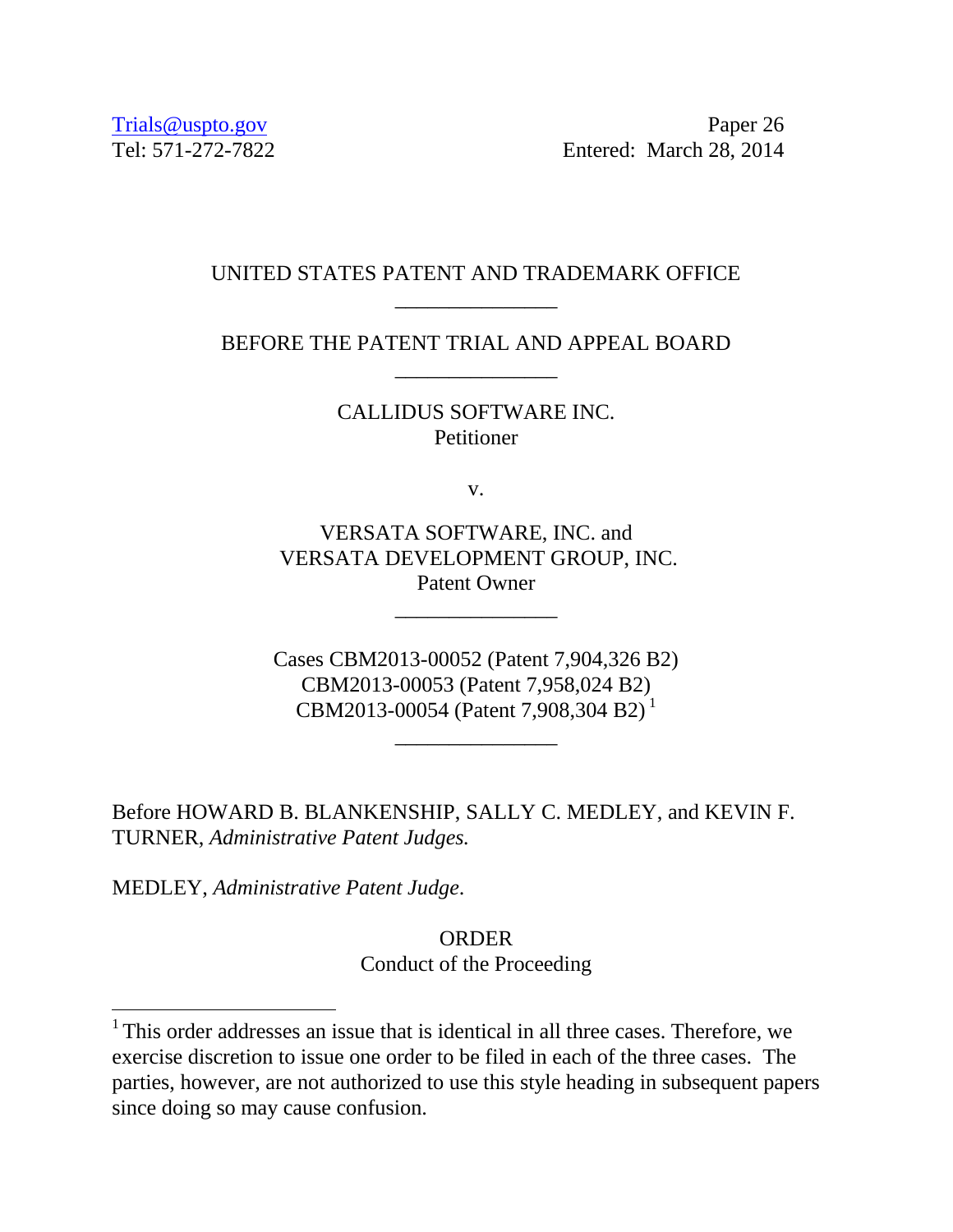*37 C.F.R. § 42.5*

On March 27, 2014, the initial conference call<sup>2</sup> was held involving counsel for the respective parties and Judges Blankenship, Medley and Turner.

#### *Patent Owner Motion to Amend*

Patent Owner intends to file a motion to amend in all three cases. Counsel for Patent Owner indicated that he was familiar with the requirements for a motion to amend. The Board directed attention to CBM2013-00017 and CBM2013-00018 for further guidance regarding motions to amend. *See, e.g.*, CBM2013-00017, Papers 19 and 24. The parties also are directed to the following orders and decisions: *Nichia Corporation v. Emcore Corporation*, IPR2012-00005, Paper 27 (June 3, 2013) and Paper 68 (February 11, 2014); *Idle Free Systems, Inc. v. Bergstrom, Inc.*, IPR2012-00027, Paper 26 (June 11, 2013) and Paper 66 (January 7, 2014); and *ZTE Corporation and ZTE (USA) Inc. v. Contentguard Holdings Inc.*, IPR2013-00136, Paper 33 (November 7, 2013). Should either party have questions regarding a motion to amend, the party may initiate a conference call with opposing counsel and the Board to discuss.

#### *Supplemental Information for CBM2013-00053 and -00054*

Petitioner seeks authorization to file a motion to submit supplemental

 $\overline{a}$ 

<sup>&</sup>lt;sup>2</sup> The initial conference call is held to discuss the Scheduling Order and any motions that the parties anticipate filing during the trial. Office Patent Trial Practice Guide, 77 Fed. Reg. 48756, 48765 (Aug. 14, 2012).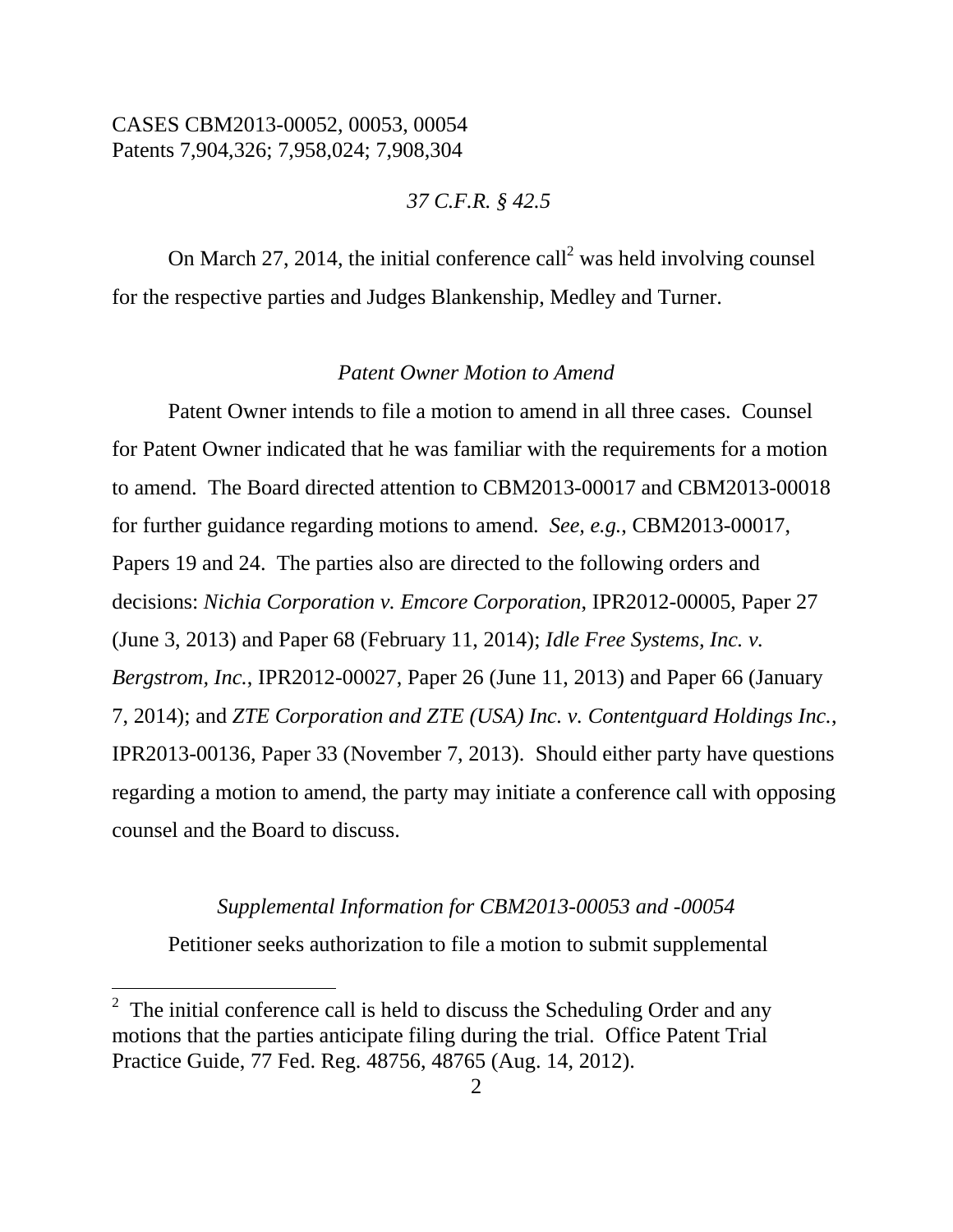information pursuant to 37 C.F.R. § 42.223(c). Specifically, Petitioner seeks to submit challenges to dependent claims of U.S. Patent No. 7,958,024 in CBM2013- 00053 and dependent claims of U.S. Patent No. 7,908,304 in CBM2013-00054; claims that are not involved in either case. A party seeking to submit supplemental information not relevant to a claim for which the trial has been instituted must show why the supplemental information reasonably could not have been obtained earlier, and that consideration of the supplemental information would be in the interests-ofjustice. 37 C.F.R. § 42.223(c).

Based on the facts presented, the Board has determined that considering the supplemental information in either CBM2013-00053 or CBM2013-00054 would not be in the interests-of-justice. As explained, considering such issues in either case would amount to having a trial within a trial. Specifically, a motion challenging multiple dependent claims, not involved in the trial would require briefing by the Petitioner, an opposition by the Patent Owner, and a reply by Petitioner. Moreover, there would need to be time to allow for cross-examination of any witness providing testimony as to the issues raised. All of this would impact the current schedule, and would not lead to a just, speedy, and inexpensive proceeding pursuant to 37 C.F.R. § 42.1(b). As further explained, Petitioner is not without recourse. Petitioner may file additional petitions raising the additional issues against additional claims. For all of these reasons, Petitioner is not authorized to file a motion to submit supplemental information.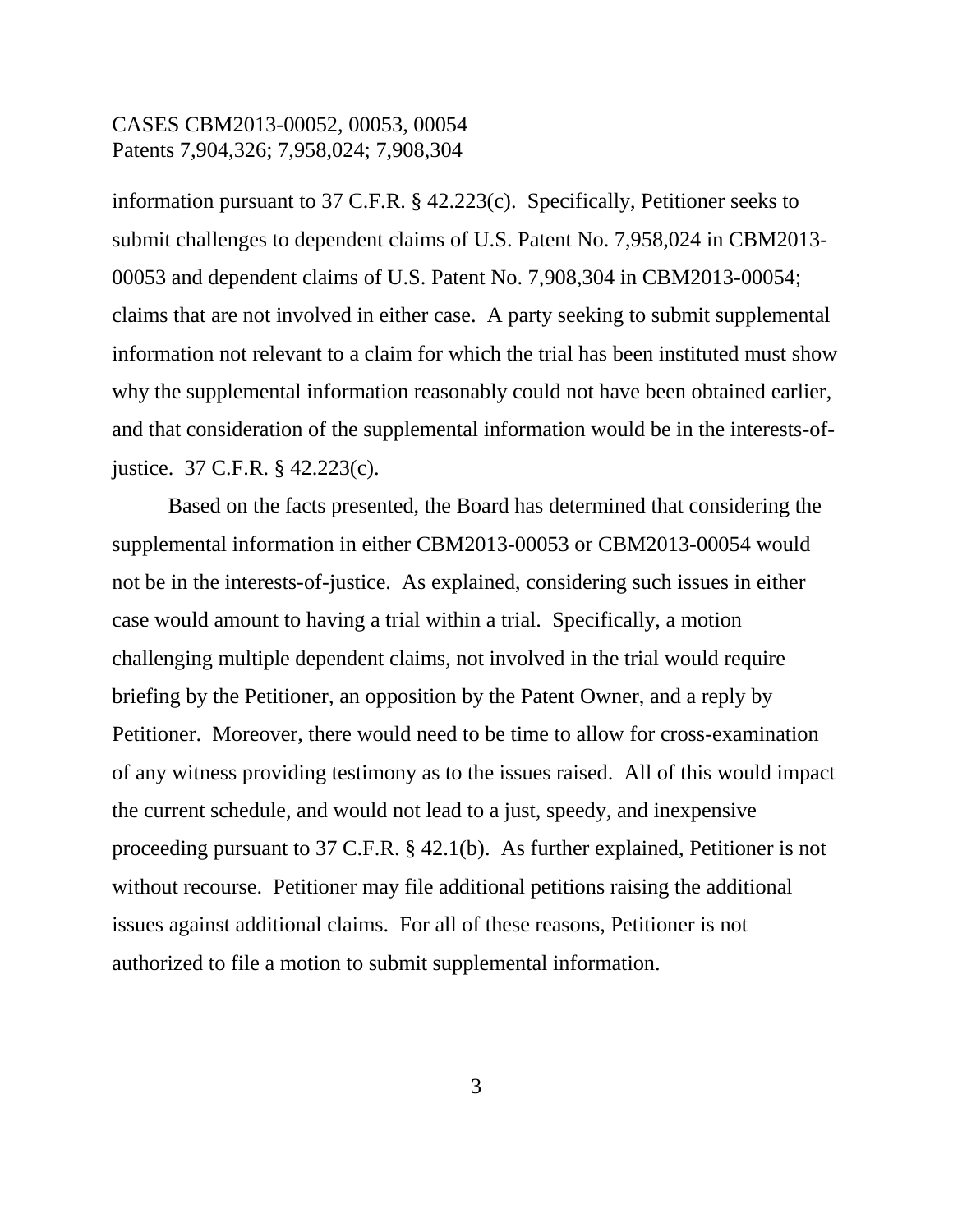#### *Schedule*

Petitioner requests authorization to file a motion to expedite times in all three cases. Patent Owner opposes. The Board considered the merits of the arguments during the conference call.

Petitioner requests that the Board expedite Due Dates 1-7. Patent Owner requests that the Due Dates remain unchanged, as they already have been somewhat shortened, and Patent Owner needs the allotted time. The sole issue for each trial is whether claims of the respective patent are unpatentable under 35 U.S.C. § 101. As such, a schedule of due dates that focused on the sole issue was set by the Board. Based on the facts presented during the conference call, the Board was not persuaded to change the current schedule. Specifically, the Board has determined that in order to resolve the proceedings in a speedy, yet just manner, the current schedule for each proceeding strikes a balance between the competing interests of the parties. 37 C.F.R. § 42.1(b). The parties were reminded that they may stipulate different dates for Due Dates 1 through 3. The parties were encouraged to consider doing so. The Board would consider expediting Due Dates 4-7 if the parties agreed upon an expedited schedule for Due Dates 1-3. For all of the above reasons,

It is

ORDERED that Petitioner's request to file a motion to submit supplemental information in CBM2013-00053 and CBM2013-00054 is *denied*; and

FURTHER ORDERED that Petitioner's request that the Board expedite Due Dates 1-7 in each proceeding is *denied*.

4